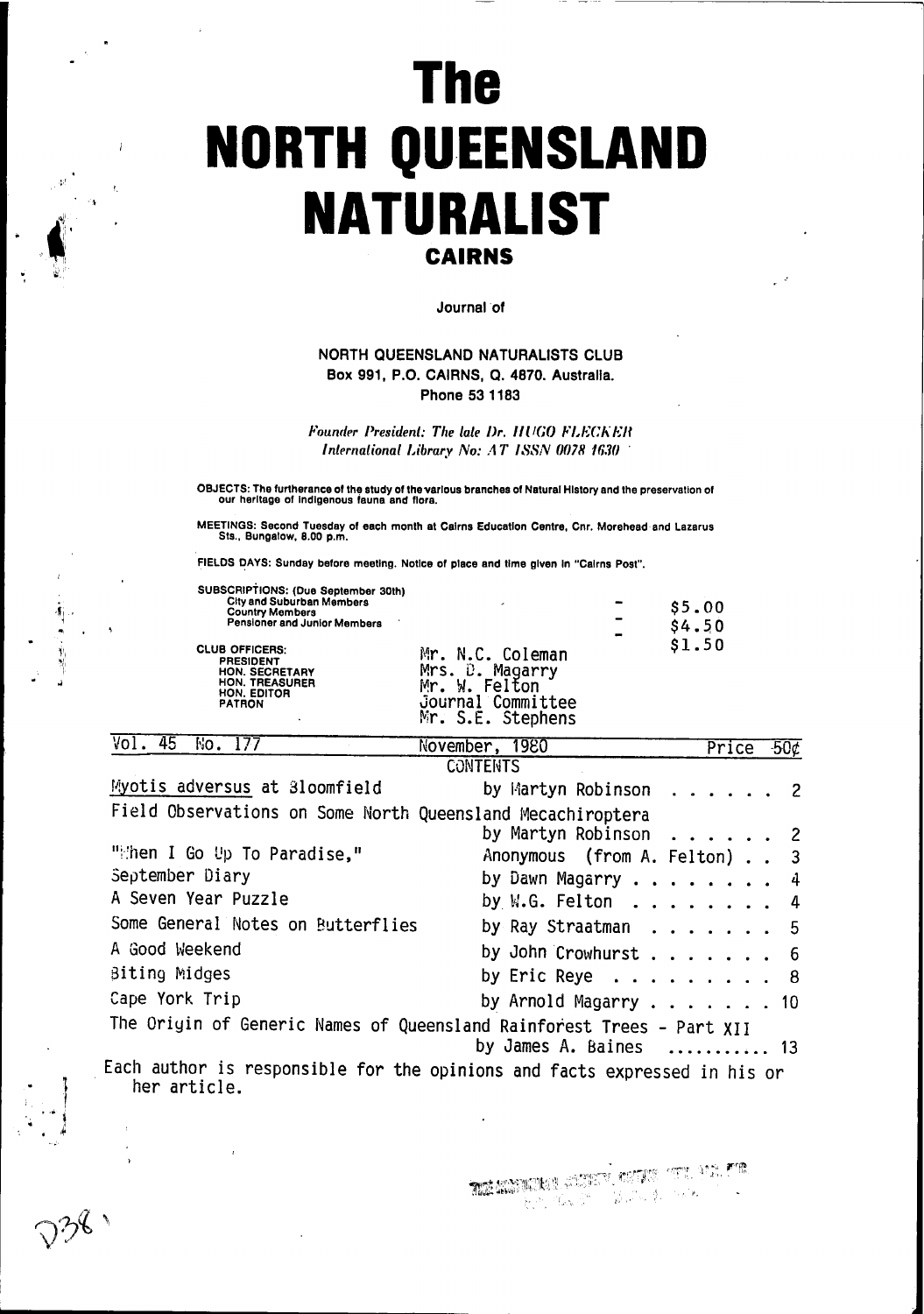## MYOTIS ADVERSUS AT BLOOMFIELD

#### ly Martyn Robinson.

**A** 

During a recent field trip to North Queensland an adult female <u>Myotis</u><br>adversus was accidentally caught from a creek near Bloomfield (Lat. and Long.  $24^{\circ}$  13, 151 $^{\circ}$  20) on 18 January 1979.

McKean and Hall (1965) record this species as also occurring from Mossman River, Cairns and Lake Barrine in Northern Queensland.

This specimen was subsequently weighed, measured, photographed and released 'The unharmed. measurements are listed below

| Weight<br>Snout - vent<br>Tail<br>Forearm | 12 grams<br>$51.7 \, \text{mm}$<br>42 mm<br>39.4 mm | Hindfoot<br>Ear<br>Wingspan | $10.5 \, \text{mm}$<br>$12.5 \, \text{mm}$<br>$285$ mm |
|-------------------------------------------|-----------------------------------------------------|-----------------------------|--------------------------------------------------------|
|-------------------------------------------|-----------------------------------------------------|-----------------------------|--------------------------------------------------------|

Later observations by torchlight revealed that this species was apparently quite common both in the Helenvale - Bloomfield area andaround Mossman. In all dbserved cases they were associated with calmer stretches of fresh water passing through, or in close proximity to sections of steep rocky bank.

The bats were easily watched by torchlight, often flying within a metre of anyone-standing quietly in suitable stretches of water. They quartered the anyone standing quietry in surtance soresomes the mission of the standing away for<br>water's surface with regular broad zig-zag patterns occasionally flying away for water's surface with regain broad any any processes criticity.

The bats were often seen to touch the surface of the water and leave a thin rine bacs were breen seen to bound the barrier the part of the bat which<br>"wake", up to 40 cm in length. Unfortunately neither the part of the bat which touched the water nor which food animals they were picking up could be identified in the torchlight. When not touching the water's surface the bats flew very close to it, i.e. between 3-12 cm, often striking the surface with a wingtip as they turned.

Dwyer (1970) records that this species raises the tail as it strikes the surface and hence contact is made with the feet only - twin "wakes" can be seen in goodlight He also records some aerial foraging above the water which possibly accounts for some of the breaks in the surface quartering witnessed here.

References; Dwyer, P.D. (1970) "Foraging Behaviour of the Large Footed Myotis<br>(Chiroptera)", <u>Mammalia</u>, 34:76-80.<br>MCKean, J.L. and Hall, L.S. (1965) "Distribution of the Large

Footed Myotis (Myotis adversus) in Australia", Vic. Nat 82, (6): 164-168.

#### -o0o-

## FIELD OBSERVATIONS ON SOME NORTH QUEENSLAND MEGACHIROPTERA

## by Martyn Robinson.

During the period 14-26 December, 1979, nocturnal observations were made on some wild specimens of the blossom bats (Syconycteris australis) feeding on the flowers of cultivated bananas at Gap Creek, Bloomfield (Lat and Long. approx.  $24^0$  13, 151<sup>o</sup> 20). They were seen both to hover in front of the flowers and feed and to land on them and feed, although the latter seemed slightly more common.

During the entire period they were observed, only one of the blossom bats was associated with any one inflorescence. Furthermore should another Syconcteris approach an "occupied" inflorescence (or sometimes if a human observer Let is approach an occupied inflorescence) the resident animal would fly out at it,<br>hover and produce a rapid "thup-thup-thup" noise, apparently by slapping the sides of its body with half iolded wings.' The intruder (unless human) would promptly retreat at this display.

Mr. Rob Whiston, who first drew the author's attention to this behaviour, stated that it frequently occurred whenever the blossom bats were in his garden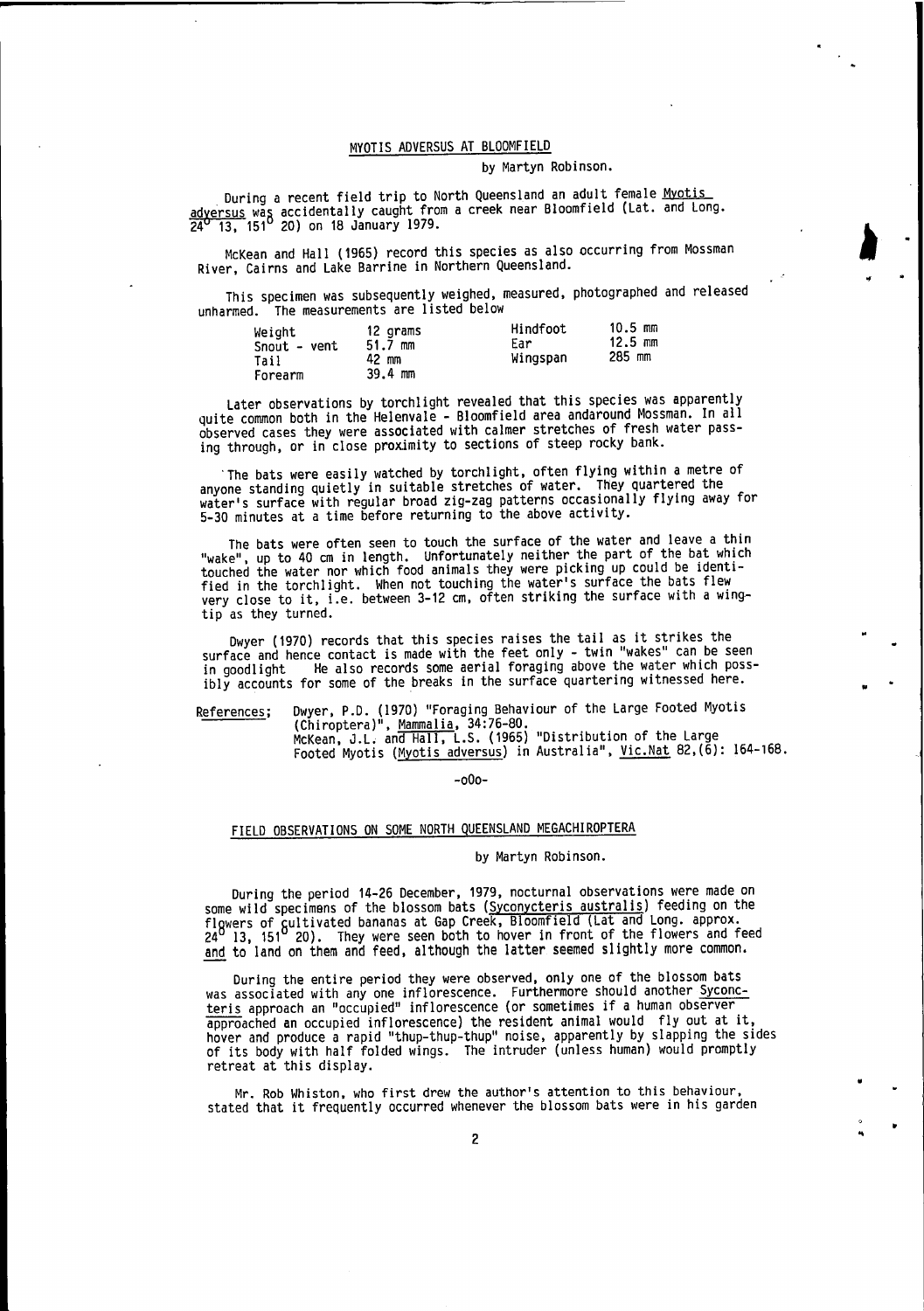(which was whenever the bananas were flowering). They were also the first Chiro-<br>ptera to appear in the evening, arriving a few minutes after sunset. There ap-<br>peared to be at least six individuals in the garden during our

Breeden (1965) provides some more information on the diet and habits of this species. Le Souef and Burrel report that this species is very destructive to fruit while Ratcliffe (1931) states that he found no evidence of the above. In this<br>study all evidence found tended to support Ratcliffe. Rob Whiston's garden grew many types of cultivatedfruit, none of which was seen to be attacked although the<br>blossoms were often visited. Examination of the teeth of preserved specimens seems to indicate that this species would have difficulty in opening most cultivated fruits unless exceptionally ripe.

Also during the night of 17 January, 1979, the spectacled flying fox<br>(Pteropus conspicillatus) was observed to indulge in similar wing slapping behav-<br>jour at Mossman Gorge. The animals were feeding on tree blossom with on unately the species of tree was not identified.

If another P. conspicillatus flew anywhere near an occupied tree then the<br>"resident" would utter a loud shriek and slap its sides three or four times with<br>folded wings while suspended from a branch. If the other P. conspic

Nelson (1965) reports similar behaviour in P. poliocephatuswhen defending a<br>roost/harem territory - both with regard to the shriek and the "flapping" with<br>folded wings. However he makes no mention of any sound made by the is needed in this area.

References Breeden, K. (1964) "Dwarf ampng the Fruit Bats". (Animals  $4:457-459$ .<br>Le Souef and Burrel "The Wild Animals of Australasia". Corge Harrap and Co., London.<br>
Nelson, J.E. (1964) "Mammalia" 28: 429-432.<br>
(Megachiroptera), Animal Behaviour, 13, 4:544-557.<br>
Ratcliffe, F.N. (1931) "The Flying Fox (Pteropus) in Australia", C.S.I.R. Bull. No. 53.

 $-000-$ 

When I go up to Paradise, I mean to take with me,<br>Instead of prayers and weary sighs, A magpie's melody,<br>A pallid cuckoo's tender call, A thrush's merry bell; That all above in heaven will know How sweet the world where mortals dwell, And if the good Lord thinks it's wrong<br>And frowns across his staff, I'll loose the kookaburra's song And make all heaven laugh.

#### Author Unknown.

Contributed by Mrs. A.M. Felton.

Ñ

ł

 $-000-$ 

Just a reminder that annual subscriptions were due September 30th.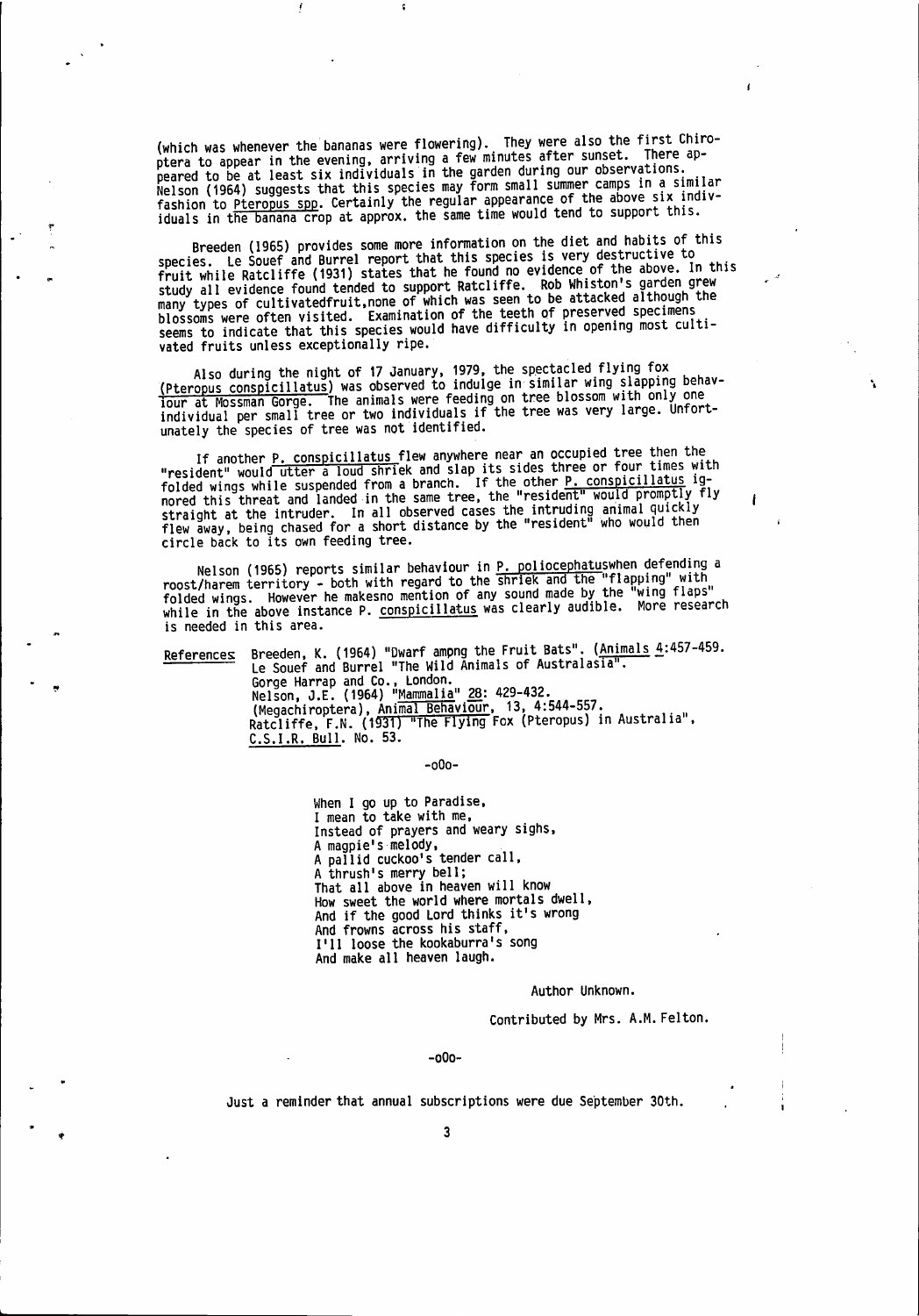#### SEPTEMBER DIARY.

#### by Dawn Magarry.

Down from the rainforest one cool September morning floats the call of the Koels heralding summer is on its way.

Rainbow Lorikeets are deep in the bright orange cups of the African Tulip tree, and later in the morning a pair of Brush Cuckoos sing a duet in their piercing monotonous cal ls.

Several times a day a flock of Shining Starlings whirl into the tall trees in the garden. With red eyes flashing they begin a noisy squabbling and tugging over nesting material'from the pothos vines that spiral round the tree trunks.

Back from their northern sojourn I hear the slow deep boom of the pair of Torres Strait Pigeons who nest annually in the big milky pine down the gully. A Black Faced Flycatcher, in his suit of grey and rust with distinct black face and bright eye, searches the leaves for insects.

Clusters of berries on the Piper Vine are ripe and daily the 0live Backed Oriole utters his flute like notes as he competes with the bright Yellow Fig Bird for the red fruit.

Helmeted Friarbirds with their raucous voices that only another Friarbird<br>could love, are gathering nesting material, too. The anxious shrieks of the Honeyeaters tell me that a Black Butcherbird is around. Usually he is just after <sup>a</sup> drink though he is not averse to a baby Sunbird if he can find a nest.

The Lovely Wrens are wearing their brilliant coats of blue and black with flash of chestnut and come through the garden each day for a bath. The "ee-chew, ee-chew" of a Crested Hawk has me dashing for binoculars, but I cannot spot him until a pair of Willie Wagtails scold at him sitting quietly in the tree tops.

Late in the afternoon I hear the crackle of canefires and Black Kites glide and dip after grasshoppers in the rising smoke.

After dark, down from the hill above, comes the "chop chop" of the White Tailed Nightjar. I wonder what next month will bring in our garden.

-o0o-

## A SEVEN YEAR PUZZLE.

by W.G. Felton. (27/8/80).

In March, 1972, a young fledgling Koel was abandoned in a tree adjacent to our caravan in the City Caravan Park, Cairns. The tree itself was heavily infested with mistletoe. Nearby there were a number of Alexandra palms which about this time of year are generally in full fruit.

Every morning the young Koel would fly into these palms and fill its crop full of the ripe red berries, then sit there and after a while regurgitate the berries minus the skins, then start feeding again. After a while it would return to the tree and perch on the same branch where it would remain for quite some time before returning to feed. It roosted on the same branch of the tree at night. This behaviour continued for between three to five weeks, then it flew further afield each day and eventually disappeared.

Now the amazing thing is, that it has happened every year for seven years without fail from 1972 to 1979, with the same patternof behaviour. When the young Koel is abandoned each year there is a great commotlon amongst the resident Helneted Friarbirds, a pair of which I presume are the foster parents.

Question No. 1. Does the same female Koel produce the egg from which this bird is hatched.

Question No. 2. Does she deposit this egg in the same Helmeted Friarbirds' nest, and is it the same pair of Friarbirds that abandon the fledgling in the same tree every year.

This interesting puzzle has presented itself to me for seven years without fail. Last year the tree which the young Koel used to be found in died from mistletoe infestation, and was cut down. I waited for a young bird to arrive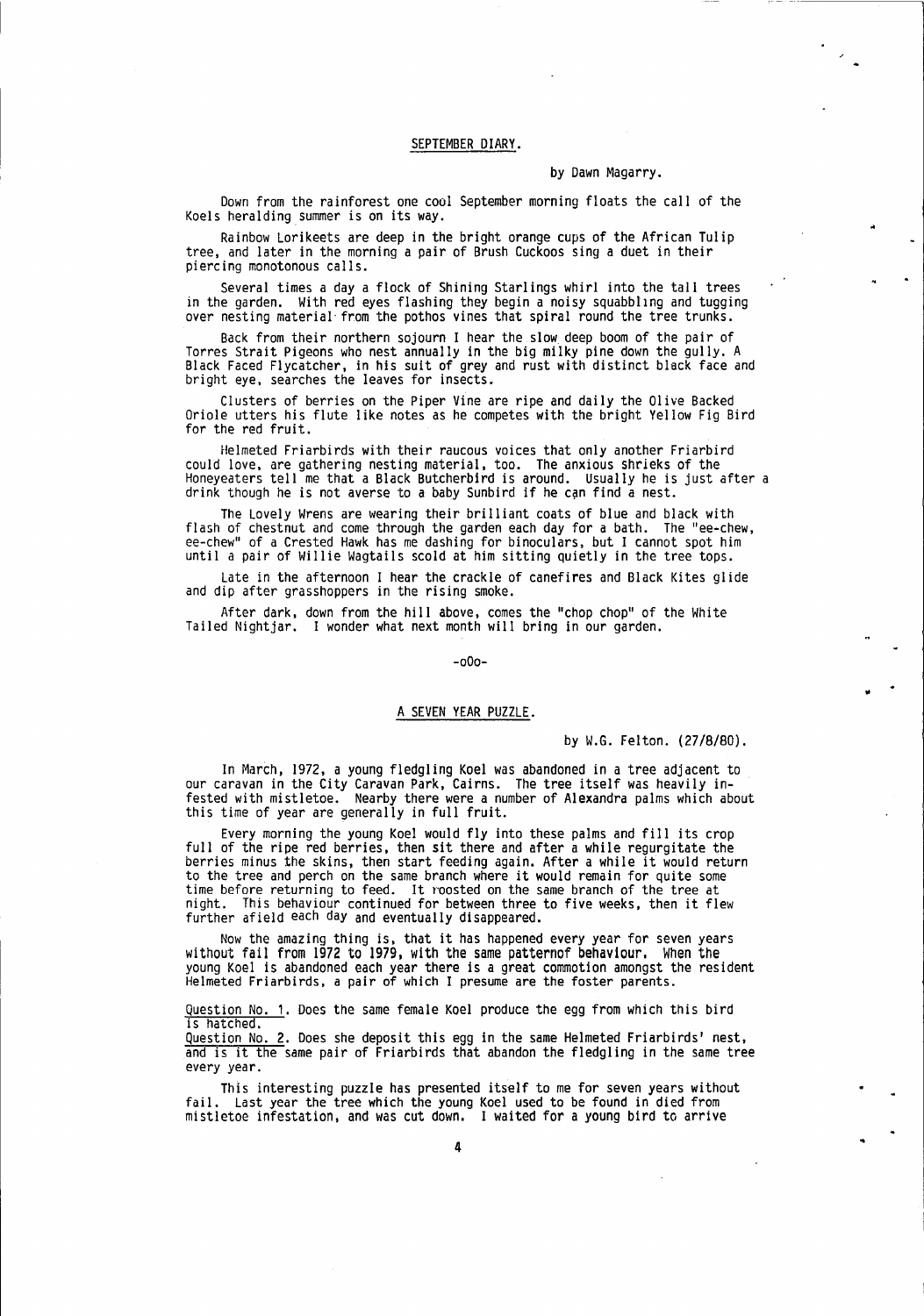this March (1980) but so far nothing has happened. I could not tell the sex of the young birds but some used to darken in colour in the few weeks they were under observation.

The young birds were always very tame, and were not easily scared. They<br>could also be photographed quite easily. The non arrival of a young bird this<br>March has me wondering - Has the female Koel passed, have the Friarbirds somewhere else, or passed on also? I shall never know.

#### -o0o-

## SOME GENERAL NOTES ON BUTTERFLIES.

## by R. Straatman.

Butterflles are found in most parts of the world, from the Artic region to Tierra del Fuego, south of South America.

In the Artic region, species occur in Northern Greenland, North Alaska and<br>Siberia and on small islands, about 14 degrees from the North Pole. In the Southern hemisphere no species are known south of Tierra del Fuego less than 60 degrees latitude south. They also occur in the high mountains, in the Himalayas, where some live at altitudes up to 6000 metres (approx. 20,000 feet).

But it is in the tropical and neo-tropical regions that species are most abundant and where the most colourful ones are found, especially so in South<br>America. Africa has a number of quite colourful species but their number is lim-Indonesia, New Guinea and adjacent islands are inhabited by the large and beaut-<br>Indonesia, New Guinea and adjacent islands are inhabited by the large and beaut-<br>iful "birdwings" (Ornithopteras) some of which have a highco

In Australia only a relatively small number of different kinds of butter-<br>flies is found, mainly along the east coast, their number decreasing rapidly towards the south while the western half of the continent has very few species.<br>In New Zealand butterflies are limited to about a dozen species, Hawaii has two, and Tahiti only one species of endenic butterflies.

Some species are nearly cosmopolitan in their geographic distribution, such as the well known "wandereri' (Danaus plexippus and Dag. chrysippus), the "painted lady" (Vanessa cardui) and an "eggfly" (Hypolimnas misipus). These are found in all continents and many of the South Pacific islands.

Contrary to a popular belief that butterflies live only two to seven days, most small species have an adult life span of eight to fifteen days; the larger kinds can survive from four weeks to four months. In regions where there is a winter period, several butterfly species emerge in mid or late summer, feed as long as the season lasts, but do not reproduce. Towards the end of the season<br>they shelter under bark of trees, in hollows or in houses from where they reappear when spring temperatures allow this and then they resume feeding, mate and reproduce, and some of these species may live almost a year. Not all butter-<br>flies feed on nectar; many use juices of rotting or decaying matter, such as<br>fruit, faeces and uring or meat.

All butterflies undergo a complete metamorphosis. From eggs laid by the<br>female hatch tiny larvae, which, according to species, may be spiny in appear-<br>ance Their first food consists of their own eggshell (exuvia), which pr vitamins and enough energy to last for 24 hours, during which time the larvae<br>walk around in search of young shoots or leaves of the foodplant, which will<br>feed them until such time that they are ready to pupate. During the time, larvae shed their skin, usually four to five times, and many species change their appearance (shape and coloration) with each instar (an instar is the time between two moults or skin changes.)

Dependlng on the family to which they belong, the mature larva then pupates suspended by its cremaster (anal claspers) or attached with a silken girdie' around the body to support it on the underside of a leaf or twig. Depending on their habitat and its local climate, from one to several generations are protheir habitat and its local climate, from one to several generations are produced in a single year. But in cold regions, such as Arctica, the immature stages survive several years before the adult appears on the wing.

Butterflies are collected by many people all over the world. Many species<br>fetch high prices in the trade. In some countries collecting of insects is<br>prohibited by law. In others only a few of the most spectacular ones are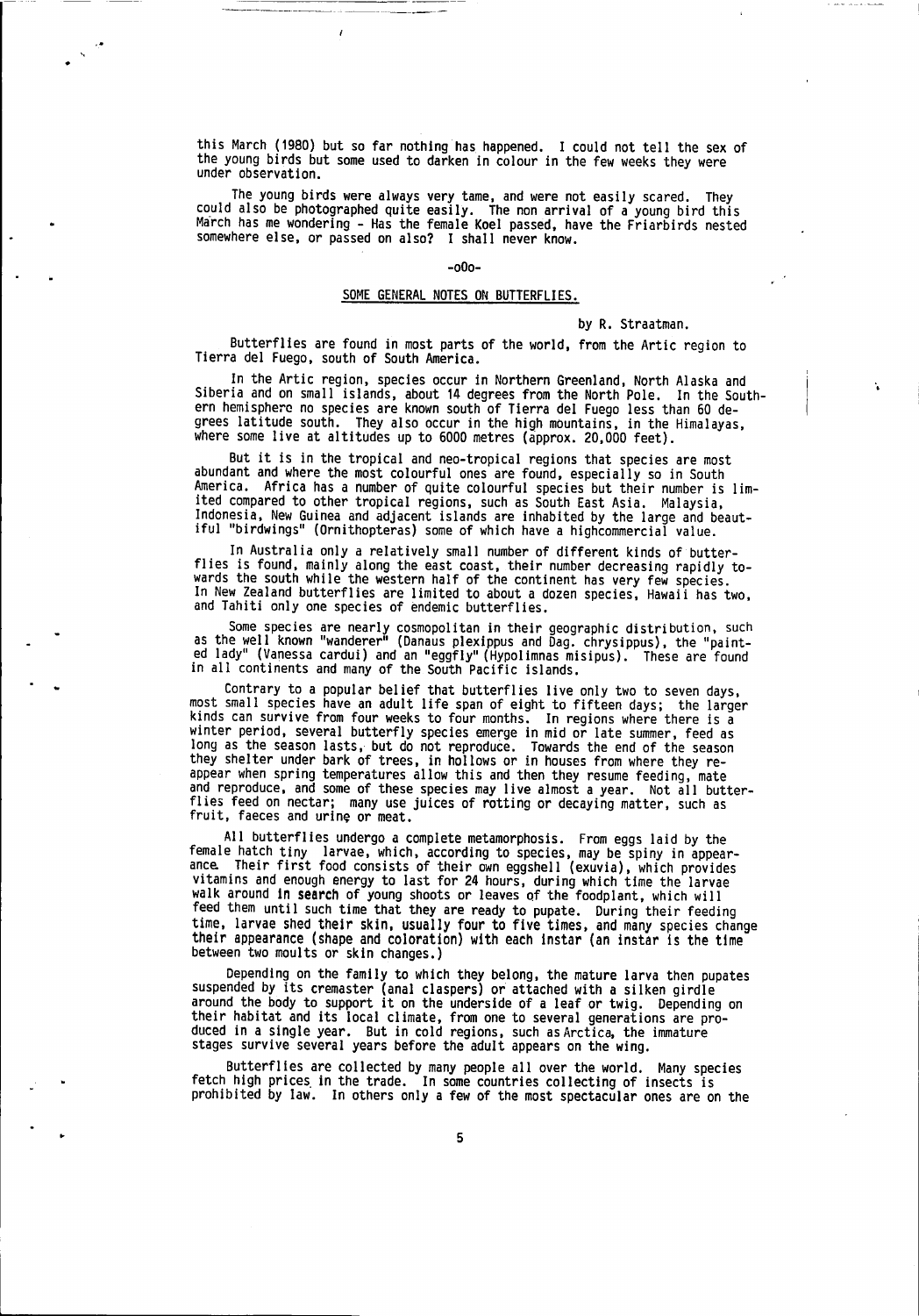"protected list". However, it has been proved that any kind of butterfly is not threatened with extinction because of "over collecting". In fact it is the de-<br>struction of food plants and their natural habitat which causes real danger to the survival of the species concerned.

 $\mathcal{A}^{\prime}$ 

A good example is the island of Formosa (Taiwan), where the trade in insects is a very important source of income for the country. Literally millions of but-<br>terflies are killed yearly, many are exported and others used fo relatively small island with a dense population and a highly sophisticated agriculture, the collecting of millions of butterflies has not posed any threat to the survival of even the rarest species.

Chinese dealers have been aware of the necessity to preserve natural habi-<br>tats. They breed many species of butterflies in large aviaries, while in the<br>field food plants of the rarer species are planted in areas where they previously found, thus offering female butterflies a chance to extend their geographical di stribution.

Larvae of butterflies have often a peculiar shape, sometimes designed to scare predators visually. some show spines, which are often quite soft and harmless when touched; others have bright colours. Another protection is the osmaterium, a fold in the neck of the larva, just behind the head. When disturbed<br>it can produce a forked, fleshy, brightly coloured process and spre

\_ Most. species, especially those living gregariously, have many predators. Eggs may be parasitised moments after being laid, by tiny wasps (Chalcididae). tachinid flies, eaten by ants, spiders, cockroaches, centipedes, birds and even<br>rats. I once found a batch of pupae of a Delias sp. in New Guinea, counting 123 pupae, from which one single butterfly was obtained.

t,lhgn breeding larvae in captivity one must take care that species, not nor- mally living gregariously in the field, are not kept in numbers in a confined space, as virus diseases may develop which can kill all specimens. Food must be frequently changed and all excreta removed to prevent formation of mould. When Killed specimens to be examined. If they are damaged they can be refeased.<br>Killed specimens can be stored in folded triangular envelopes, in a woodenbox or<br>in a tin. A good quantity of napthalene flakes or camphor will pro

These days an extensive range of literature is available, often published in brightly illustrated books, making it easy for anyone interested in butterflies<br>to learn more about these beautiful creatures.

#### -o0o-

#### A GOOD WEEKEND.

#### by John Crowhurst.

The Show long weekend, 21st to 23rd July, 1978, Dawn and Arnold Magarry and I went to the Tablelands. Our first stop was a waterlily swamp on the road to Mareeba where Black and White-eyed Ducks shunted Little Grebes. a pa Mareeba where Black and White-eyed Ducks shunted Little Grebes. a pair of Forest<br>Kingfishers sat and a Yellow Spoonbill flew away. Round the swamp the creamy<br>yellow flowers of <u>Grevillea parallela</u> were blooming and Arnold Honeyeaters in dozens dashed from tree to tree.

Next stop was Nardello's Lagoon, outside Walkamin, where Black Swans glided through lily pads, Little Grebes dived under lily pads and Jacanas strode over lily pads. Out past a forest of dead trees were thousands of ducks tacking back amd forth amongst swans and pelicans. A few cormorants and darters waved iheir heads and a Black Shouldered Kite perched high on a dead tree.

After business at the Herbarium at Atherton, we went to Hastie's Swamp. Here the lantana and lower cover had been sprayed and lay dead and withered. We were worried at finding five dead Magpie Geese. A fairly fresh one we examined had no bullet marks, so the cause must have been poison or disease. On the far<br>side we noticed a single goose in difficulty, fluffing wings, unable to take off.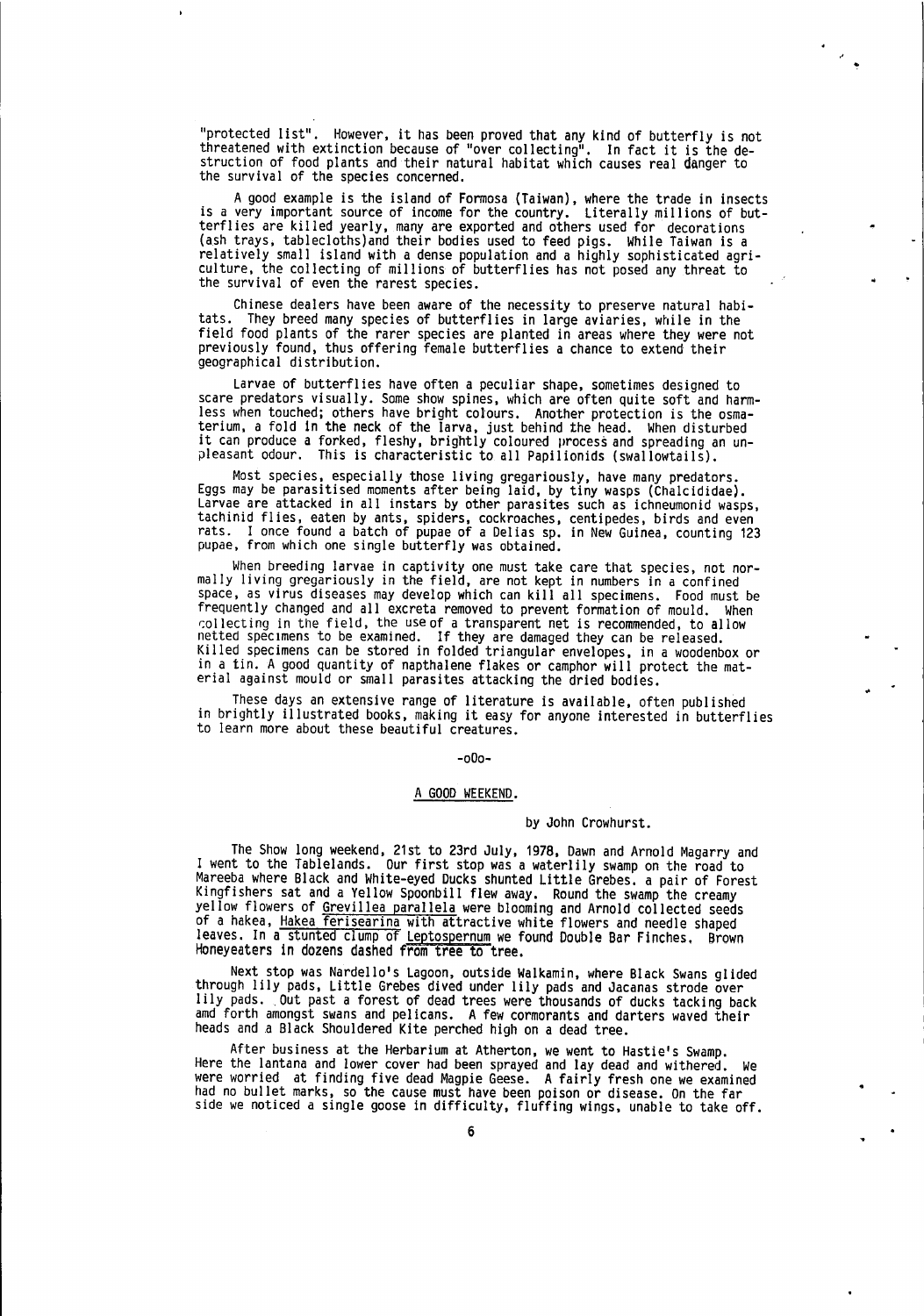(the next.day Rupert Russell collected this bird and reported it to the D.p.l. Fauna Officer, Mark Weaver, but we have not heard the result of any autopsy). Hundreds of Magpie Geese were using the swamp, their soft honks echoed over the<br>rushes as they flew. Swamphens paced amonst the reeds, White Ibis poked about,<br>and Tawny Grassbirds drove us mad. They "clucked" at us from he tana and wild tobacco until we were almost on top of them; then there was quiet-<br>ness till from a mound of rubbish yards away would come a loud "cluck" saying: "Hey, I'm over here". We got only brief glimses of the birds.

 $\mathbf{v}_\mathrm{t}$  .

At the picnic area at the Crater we went for a walk along the rainforest<br>tracks, stopping to see how close a Yellow-throated Scrubwren would come. He<br>scratched and dithered, turning over leaves, closer and closer until we or some and through our negs.- At the last minute he was going throught<br>he was going through our legs.- At the last minute he flew off to the side.- At<br>the Crater, Mountain Thornbills twittered and a pair of Crimson Rosell the Crater, Mountain Thornbills twittered and a pair of Crimson Rosellas dotted us with berries. We camped there. Atherton Scrub Wrens scolded around cars, Grey Headed Robins drank at a tap, followed by Yellow-throated Scrubwrens. A pair of Tooth Billed Bowerbirds came close and Spotted Catbirds yowled. Dawn disturbed a Muskrat Kangaroo and later I had a good view of one when I went down to<br>the creek. He came hopping along the bank and stopped until I the creek. He came hopping along the bank and stopped until I made a noise and with a thump he was off.

Saturday morning it seemed I woke to Yellow-throated Scrubwrens chortling<br>down my throat, they were so tame. At breakfast we had a Lewin Honeyeater eat-<br>ing creamed rice, a nuisance of a Brush Turkey, a Bridled Honeyeater, Saturday morning it seemed I woke to Yellow-throated Scrubwrens chortling Ing Breamed Tice, a haisance of a Brash Turkey, a Bridied Honeyeater, the Grey<br>Headed Robins and Scrubwrens, a few Atherton Scrubwrens and the Spotted Catbird.<br>An early morning walk got us a pair of Greenwing Pigeons, some

We drove to Herberton to look up Kay and Rupert Russell, then returned to the sportsfield at Wondecla forlunch. A highlight was the Square Tailed Kite which glided over the trees, circling awhile before disappearing. After came to a spring gushing out of the ground and further along birds were drinking<br>at a hole - Brown Flycatchers and Bee-eaters, parties of Red Browed Finches and<br>Peaceful Doves, Yellow Tinted Honeyeaters, a pair of Chestnut

That evening we returned toRupert Russell's place as he was going to show us where a colony of Yellow-bellied Gliders were. These gliders were re-discovered<br>at the end of 1976, near Herberton, by John Winter and Rupert Russell. (See<br>"North Queensland Naturalist" Vol. 45 No. 176.) Out in the open as an ordinary light would) swept up and down trunks silhouetting the branches<br>and fretwork of leaves above.....Sugar Gliders, those quicksilver acrobats, soon<br>made their presence known, dashing madly in, a flick of the ta clinging to the bark of the mountain stringybark, Eucalyptus resinifera, one of<br>the food trees of the glider. I was impressed by their long think furry tails. large ears and pink noses. Returning, Rupert showed us a Leaf-tailed Gecko on<br>the trunk of a tree, a perfect view, the large eyes glowing, the lichen patch-

worked body showing clearly - a bonus for the evening.<br>We camped at Wondecla and woke next morning to a fog. By 8 a.m. it had<br>cleared and we once more went out to the Russell's. Rupert and a friend came We camped at Wondecla and woke next morning to a fog. By 8 a.m. it had<br>cleared and we once more went out to the Russell's. Rupert and a friend came<br>with us to Stewart's Head, known locally as Mt. Lavery. We drove a litle w another pink orchid, Dipodium Sp. with darker pink centres and white stamens.<br>Proceeding along the track we came on a vine <u>Pandorea doratoxylon</u>, with long thin<br>leaves and ivory cream bell flowers with brown specks inside plurianervia was blooming, white flowers clustered along the branches. Along<br>the track range bloodwoods, E. abergiana, flowered profusely, their creamy blos- . the track range bioodwoods, <u>E. abergiana</u>, flowered profusely, their creamy b<br>soms attracting Yellow-faced Honeyeaters. Nearby a Grey- Thrush called. We<br>discussional called. discovered a small plant which Rupert called the Purple Flag, thin leaves like a trigger plant, with pink pea flowers; a bright yellow daisy, <u>Spilanthus grand</u><br>iflora, and a <u>Hibbertia</u> with yellow buttercup flowers.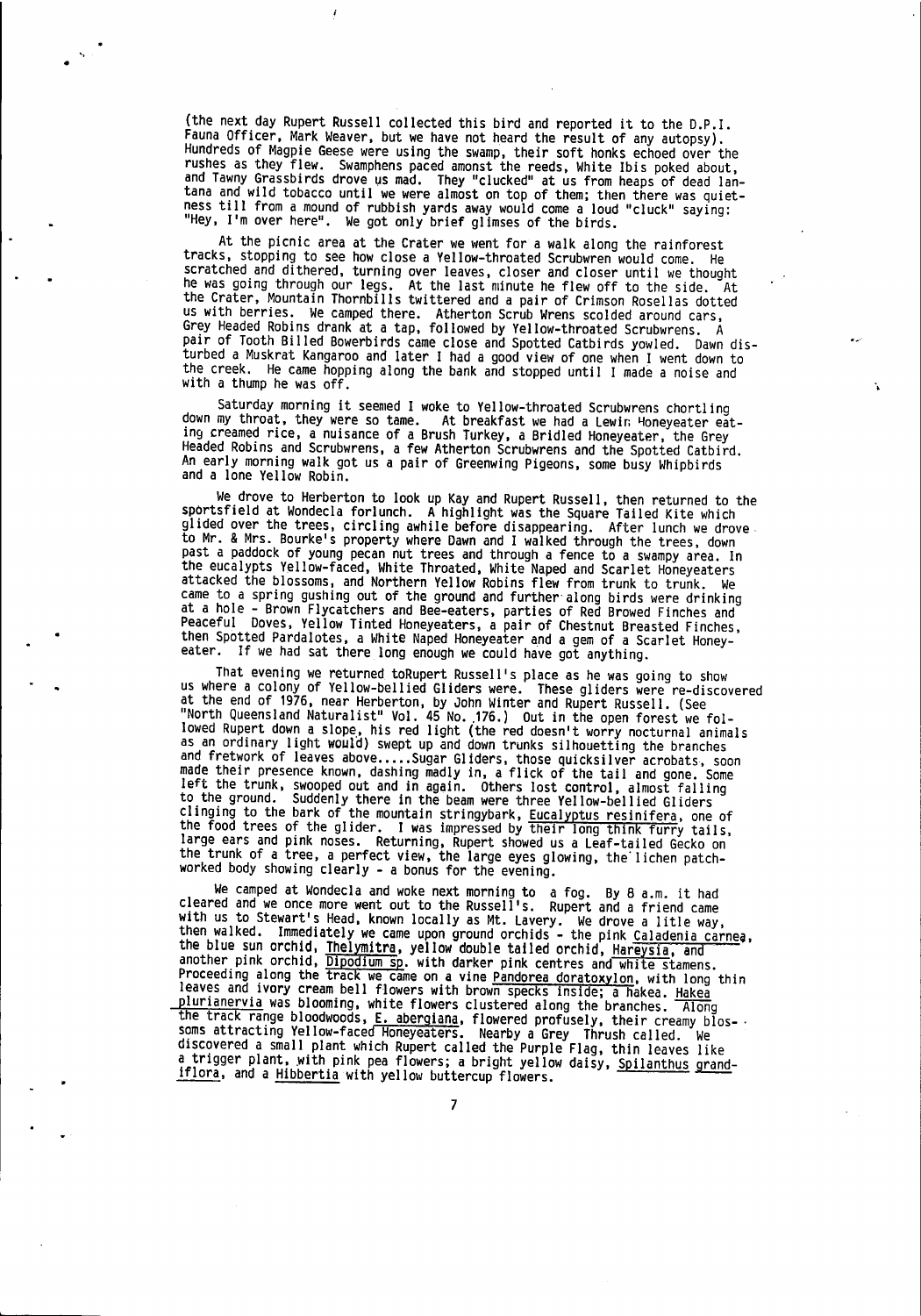Different eucalypts appeared - Gympie Messmate, <u>E. cloyeana</u>, a bloodwood<br>E. intermedia, stringy bark <u>E. phaeotricha</u>, the beautiful <u>E. grandis</u> and the<br>turpentine Syncarpia gomulifera. We came to a clump of white paper were Weebills but instead they turned out to be Varied Thornbills, a northern Were Weep and with the contract of the Buff-tailed Thornbill, very yellow on the underparts and rump.<br>We collapsed and watched Fantailed Cuckoos watching us. We admired a legume<br>vine <u>Kennedia rubicunda</u> with red pea flowe Kennedyla with minute pink pea flowers close to the stem. Along the path was a bush, prickly to the touch with bright light green leaves, Melichrus urco-<br>latus. Another prickly clumpy bush with bluish green small acute-ended leaves was called the Prickly Broom Heath Monotoca reofaria.

 $\mathcal{A}$ 

Almost at the top of the peak Arnold and Rupert found a mint bush, Plectrarthus perviflorus, greyish furry leaves, purple flowers like a hollyhock.<br>On the peak the flora was extremely interesting. First Rupert showed us a half dead Darwinia forteri, found only in this spot. Fortunately three young<br>plants were growing underneath. Rupert has recorded it flowering in December and February. The plant resembles a heath and has small pink upright flowers in pairs. Then he showed us an undescribed callistemon growing on the rocky side of the bluff and another prickly bush with cones of pinkish new growth, Acrotiche aggregata. The Queensland Herbarium has shown great interest in<br>these three plants. Another attractive bush, Alyscia ruscifolia, had very shiny pointed green leaves in rosettes, tiny white flowers unopened, yellow when open.

We clambered along another ridge leaving Dawn behind. We came on a<br>group of banksias, <u>Bankia integrifolia</u>, their creamy yellow flowers attract-<br>ing White Cheeked Honeyeaters, a female Scarlet Honeyeater and an active<br>Mis the valley. We got mislaid on the way back which was fortunate for, at one spot when the valley. We got mislaid on the way back which was fortunate for, at one spot, we disturbed a Rufous Rat Kangaroo that broke all record was a wonderfully interesting weekend.

#### $-000-$

## BITING MIDGES \*

Notes by ERIC REYE, Research Officer, Entomology, University of Queensland.

The biting midges are tiny flies of the family Ceratopogonidae, the order Nematocera. There are many genera, most of which contain only species which<br>suck sap or capture insects of about their own size, or suck from the larvae or adults of much larger insects such as Lepidoptera.

A small number of genera contain species which feed on warm blooded animals. Many of their species specialize in feeding from particular groups<br>such as birds, marsupials or livestock; it is only the relatively few species with a generalised appetite (the opportunists) which are pests of man and the subject of this talk.

Like the mosquito, it is only the female which sucks blood (to set her eggs) and has a similar proboscis but, even for her size, relatively much shorter. After feeding it will be some three to five days before she is ready to lay and then to feed again. According to species she may range from 50 m to 1500 m or more from her breeding place in search of blood. The males which fertilize the females soon after emergence from the pupa do not range far.

The larval stage is worm-like, moves by wriggling, and obtains its oxygen<br>from the water of the wet soil in which it lives. This is the longest part of

<sup>\*</sup> These are the "sandflies" of our coastal areas. True sandlfies belong to the family Psychodidae - they occur in Australia but are not known to bite man here. The other "sandfly" of our western plains after floods is a black fly of the family Simuliidae.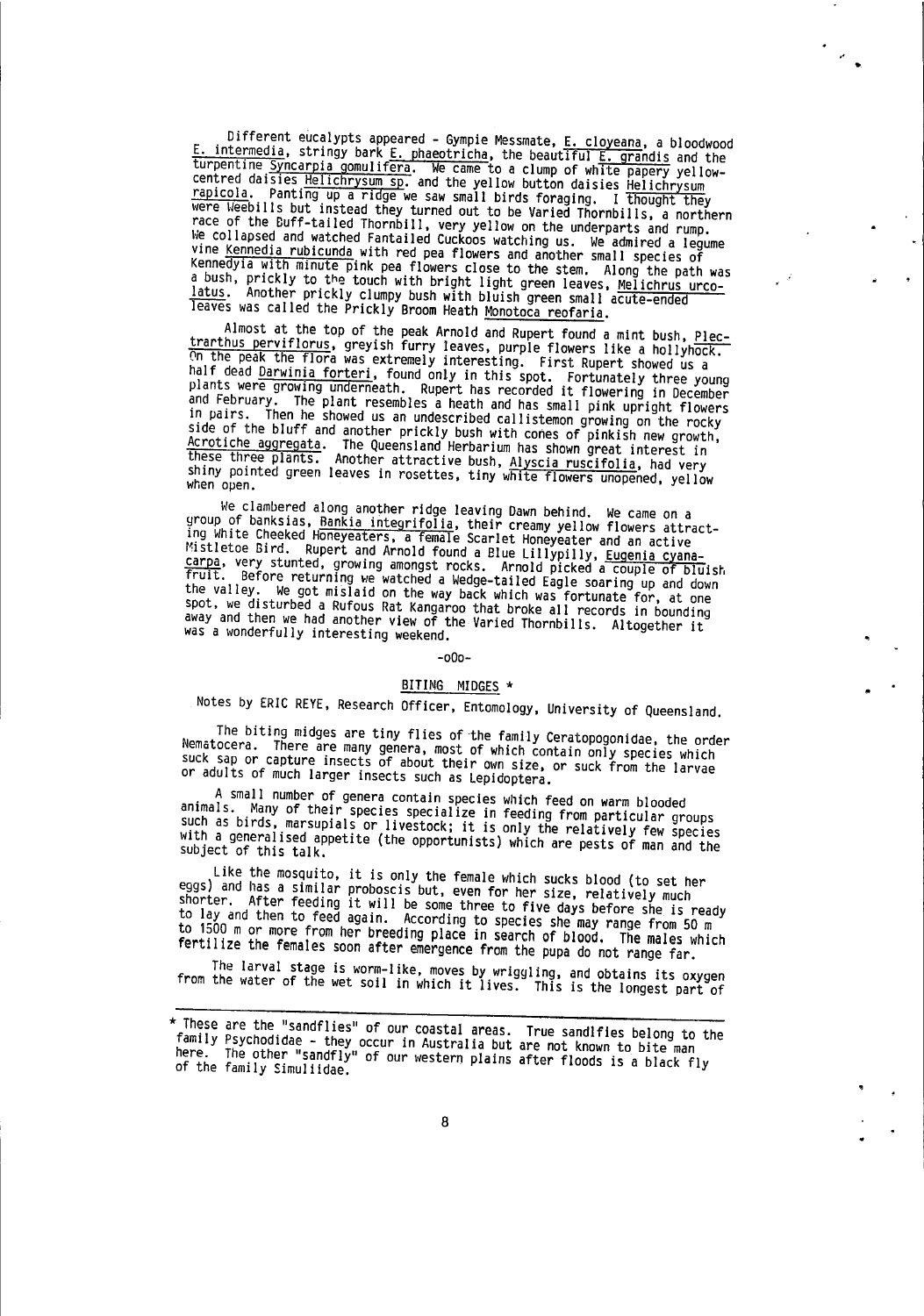the cycle in our pest species, being from six weeks to six months according the cycle in our pest species, being from our next next two days to two weeks. The adults tend to emerge from the pupae over a period of a few days at a definite phase of the lunar tide cycle; probably most of the males and about half the females are dead within a week of emergence though some females may survive for a month or more.

When the female bites she injects saliva to aid her feeding; it is this which causes the discomfort and the degree of severity depends upon one's degree of immunity to the species of midge biting, and that immunity depends. on how much one has been exposed to bites by that species in the past. If it has been heavy and prolonged (e.g. over a year) reaction can be slight and transient but if only a few bites, one may be sensitized so that reaction is delayed, severe and long lasting. One sees all grades of reaction between<br>these two extremes. Those most at risk are the people who have had little or no exposure to bites, either because they have over-protected themselves or because they have had little time in the area of that species of midge. For these people Vitamin B1 in adequate doses may reduce reaction to a tolerable level so that they can be bitten enough to gain a degree of immunity.

Most of our pest species breed in the intertidal zone. One notable exception is Lasichelea townsvillensis which breeds normally in rainforest and bites by day; we do not know exactly where it breeds but some do dens apparently give it the right conditions.

The intertidal species are confined to the zone above Mean Tide Level and within that zone bach has its own special requirements of soil, tidal cover, water movement, vegetation or other biota. The result is that breeding areas tend to be relatively quite small parts of the intertidal zone as a whole. The midges make up for this by high larval population density (6,000 to the square metre is not uncommon) and their ability to fly. Though one may have the impression that they are breeding throughout a mangrove forest, more often it is because the trees give them the moist calm shelter which improves their chance of survival - those biting you may have travelled 1500 m for the privilege.

 $\texttt{Midges}$  become new pests of man under natural conditions only when new breeding-areas establish or old ones extend; otherwise the problem is due either to man intruding within pest range or to his creating breeding areas within range of his residences or recreational areas.

 $M$ e have many instances of resorts or industrial areas being set up without due regard for the midges already there. Towns have been established in midge-free areas but find later that expansion can go only into midge territory.

Eefore 1970 we could not have foretold that canal estate development would generate a midge problem for we did not know where Culicoides molestus  $b$ red, nor that it would find the sandy canal banks so much to its liking. Despite warnings in 1971 construction of similar canals has continued apace and, despite requests then for adequate funds to find a permanent solution, these have not been forthcoming.

Culicoides subinnaculatus cannot breed where dense mangroves hold a layer of silt over a sandy floor because the Mictyrid crab, whose burrows the larvae use, cannot establish there. If, for one reason or another, the mangroves are felled and the silt layer washes off, the crab may be able to establish and, with it, the midge. Some caravan parks have been abandoned after doing this.

In Fiji is a species, Culicoides belkini, which cannot tolerate fully<br>saline conditions. But it thrives where the salinity ranges from about half that of seawater down to nearly quite fresh. Bulldozing of mangrove swamps (which were too saline) or reclamation of sago swamp (too fresh) with sand in seawater have led to problems there.

Investigation of a pest problem involves the following:-

- (1) Definition of the tnfested area(s) and the degrees of infestation in different parts - this may give a good lead to the source.
- (2) Collection by residents (at suitable points) of midges attacking over a period of five weeks to determine the pest spectrum and the